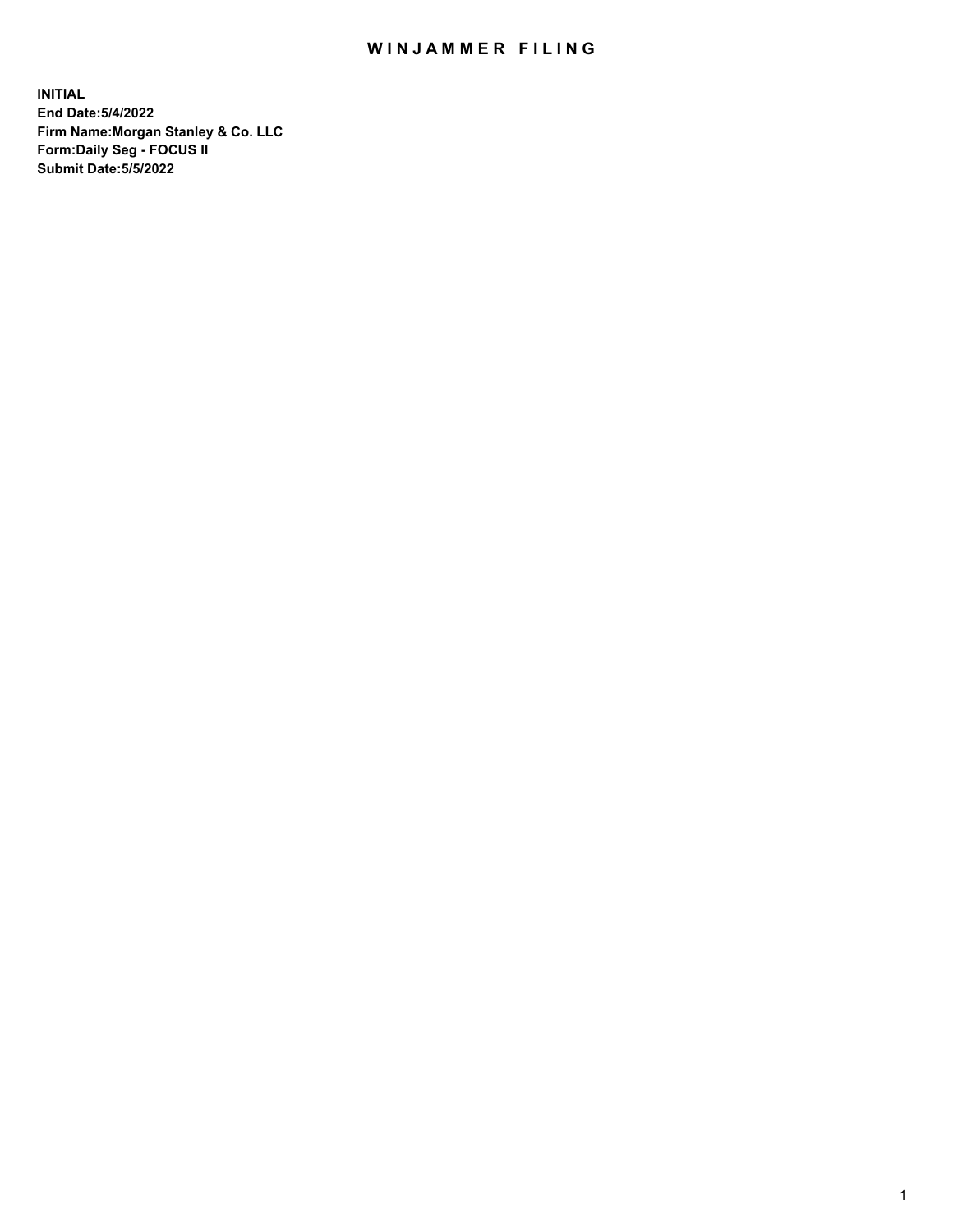**INITIAL End Date:5/4/2022 Firm Name:Morgan Stanley & Co. LLC Form:Daily Seg - FOCUS II Submit Date:5/5/2022 Daily Segregation - Cover Page**

| Name of Company                                                                                                                                                                                                                                                                                                               | Morgan Stanley & Co. LLC                                                     |
|-------------------------------------------------------------------------------------------------------------------------------------------------------------------------------------------------------------------------------------------------------------------------------------------------------------------------------|------------------------------------------------------------------------------|
| <b>Contact Name</b>                                                                                                                                                                                                                                                                                                           | <b>Ikram Shah</b>                                                            |
| <b>Contact Phone Number</b>                                                                                                                                                                                                                                                                                                   | 212-276-0963                                                                 |
| <b>Contact Email Address</b>                                                                                                                                                                                                                                                                                                  | Ikram.shah@morganstanley.com                                                 |
| FCM's Customer Segregated Funds Residual Interest Target (choose one):<br>a. Minimum dollar amount: ; or<br>b. Minimum percentage of customer segregated funds required:% ; or<br>c. Dollar amount range between: and; or<br>d. Percentage range of customer segregated funds required between: % and %.                      | 235,000,000<br><u>0</u><br><u>00</u><br>0 Q                                  |
| FCM's Customer Secured Amount Funds Residual Interest Target (choose one):<br>a. Minimum dollar amount: ; or<br>b. Minimum percentage of customer secured funds required:%; or<br>c. Dollar amount range between: and; or<br>d. Percentage range of customer secured funds required between:% and%.                           | 140,000,000<br><u>0</u><br>$\underline{0}$ $\underline{0}$<br>0 <sup>0</sup> |
| FCM's Cleared Swaps Customer Collateral Residual Interest Target (choose one):<br>a. Minimum dollar amount: ; or<br>b. Minimum percentage of cleared swaps customer collateral required:%; or<br>c. Dollar amount range between: and; or<br>d. Percentage range of cleared swaps customer collateral required between:% and%. | 92,000,000<br><u>0</u><br><u>00</u><br>00                                    |

Attach supporting documents CH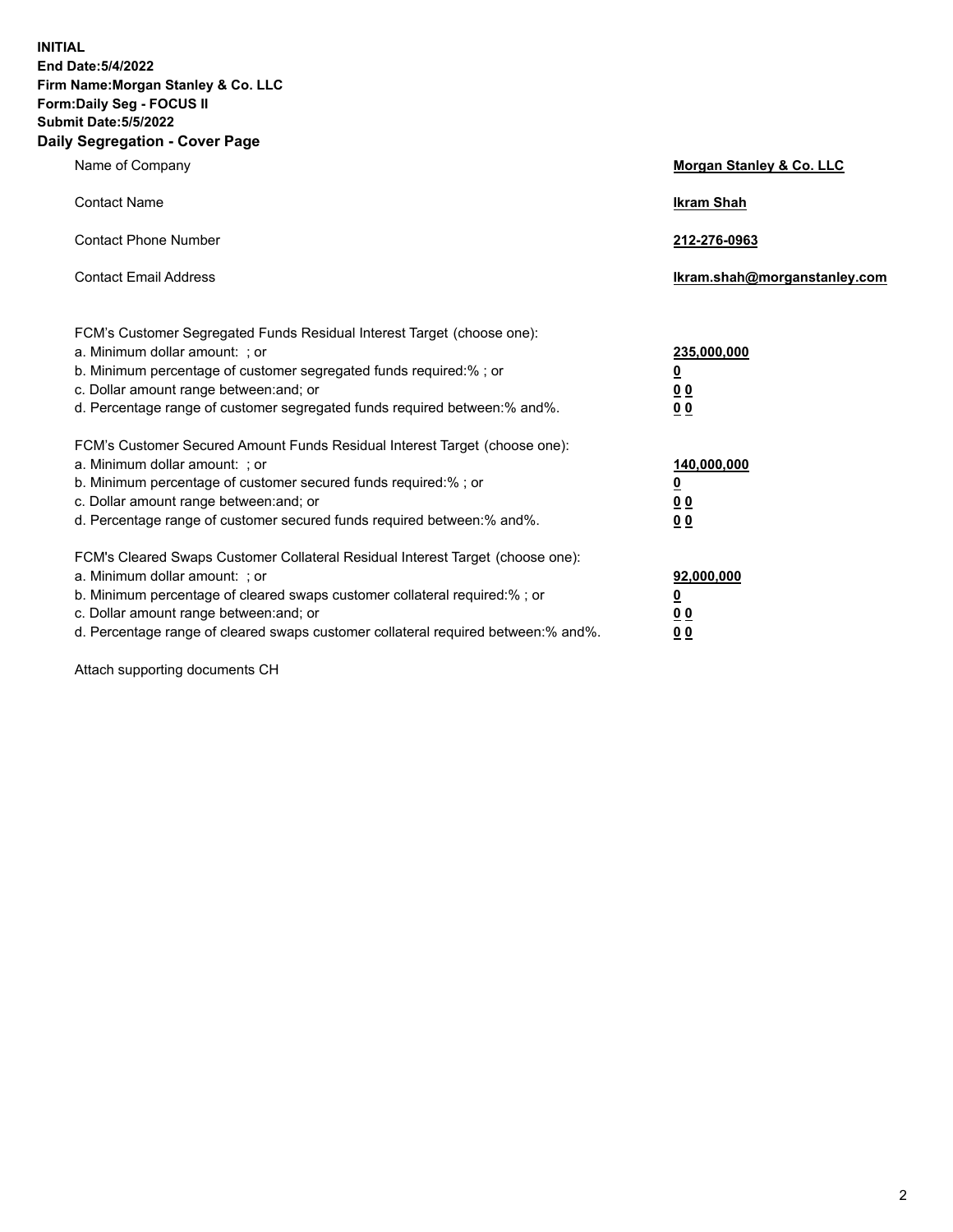|          | <b>INITIAL</b><br>End Date: 5/4/2022<br>Firm Name: Morgan Stanley & Co. LLC<br>Form: Daily Seg - FOCUS II<br><b>Submit Date: 5/5/2022</b><br><b>Daily Segregation - Secured Amounts</b> |                                              |
|----------|-----------------------------------------------------------------------------------------------------------------------------------------------------------------------------------------|----------------------------------------------|
|          | Foreign Futures and Foreign Options Secured Amounts                                                                                                                                     |                                              |
|          | Amount required to be set aside pursuant to law, rule or regulation of a foreign                                                                                                        | $0$ [7305]                                   |
|          | government or a rule of a self-regulatory organization authorized thereunder                                                                                                            |                                              |
| 1.       | Net ledger balance - Foreign Futures and Foreign Option Trading - All Customers                                                                                                         |                                              |
|          | A. Cash<br>B. Securities (at market)                                                                                                                                                    | 5,370,482,392 [7315]<br>2,664,063,323 [7317] |
| 2.       | Net unrealized profit (loss) in open futures contracts traded on a foreign board of trade                                                                                               | 1,590,308,811 [7325]                         |
| 3.       | Exchange traded options                                                                                                                                                                 |                                              |
|          | a. Market value of open option contracts purchased on a foreign board of trade                                                                                                          | 38,165,329 [7335]                            |
|          | b. Market value of open contracts granted (sold) on a foreign board of trade                                                                                                            | -22,593,402 [7337]                           |
| 4.       | Net equity (deficit) (add lines 1.2. and 3.)                                                                                                                                            | 9,640,426,453 [7345]                         |
| 5.       | Account liquidating to a deficit and account with a debit balances - gross amount                                                                                                       | 79,752,997 [7351]                            |
|          | Less: amount offset by customer owned securities                                                                                                                                        | -77,755,283 [7352] 1,997,714                 |
| 6.       | Amount required to be set aside as the secured amount - Net Liquidating Equity                                                                                                          | [7354]<br>9,642,424,167 [7355]               |
|          | Method (add lines 4 and 5)                                                                                                                                                              |                                              |
| 7.       | Greater of amount required to be set aside pursuant to foreign jurisdiction (above) or line                                                                                             | 9,642,424,167 [7360]                         |
|          | 6.                                                                                                                                                                                      |                                              |
|          | FUNDS DEPOSITED IN SEPARATE REGULATION 30.7 ACCOUNTS                                                                                                                                    |                                              |
| 1.       | Cash in banks                                                                                                                                                                           |                                              |
|          | A. Banks located in the United States                                                                                                                                                   | 183,712,361 [7500]                           |
|          | B. Other banks qualified under Regulation 30.7                                                                                                                                          | 177,105,444 [7520] 360,817,805<br>[7530]     |
| 2.       | <b>Securities</b>                                                                                                                                                                       |                                              |
|          | A. In safekeeping with banks located in the United States                                                                                                                               | 1,510,328,337 [7540]                         |
|          | B. In safekeeping with other banks qualified under Regulation 30.7                                                                                                                      | 94,551,832 [7560] 1,604,880,169              |
|          |                                                                                                                                                                                         | [7570]                                       |
| 3.       | Equities with registered futures commission merchants                                                                                                                                   |                                              |
|          | A. Cash                                                                                                                                                                                 | 30,244,552 [7580]                            |
|          | <b>B.</b> Securities                                                                                                                                                                    | $0$ [7590]                                   |
|          | C. Unrealized gain (loss) on open futures contracts<br>D. Value of long option contracts                                                                                                | 6,032,684 [7600]<br>$0$ [7610]               |
|          | E. Value of short option contracts                                                                                                                                                      | 0 [7615] 36,277,236 [7620]                   |
| 4.       | Amounts held by clearing organizations of foreign boards of trade                                                                                                                       |                                              |
|          | A. Cash                                                                                                                                                                                 | $0$ [7640]                                   |
|          | <b>B.</b> Securities                                                                                                                                                                    | $0$ [7650]                                   |
|          | C. Amount due to (from) clearing organization - daily variation                                                                                                                         | $0$ [7660]                                   |
|          | D. Value of long option contracts                                                                                                                                                       | $0$ [7670]                                   |
| 5.       | E. Value of short option contracts<br>Amounts held by members of foreign boards of trade                                                                                                | 0 [7675] 0 [7680]                            |
|          | A. Cash                                                                                                                                                                                 | 5,251,242,937 [7700]                         |
|          | <b>B.</b> Securities                                                                                                                                                                    | 1,059,183,154 [7710]                         |
|          | C. Unrealized gain (loss) on open futures contracts                                                                                                                                     | 1,584,276,127 [7720]                         |
|          | D. Value of long option contracts                                                                                                                                                       | 38,165,329 [7730]                            |
|          | E. Value of short option contracts                                                                                                                                                      | -22,593,402 [7735] 7,910,274,145             |
|          |                                                                                                                                                                                         | [7740]                                       |
| 6.       | Amounts with other depositories designated by a foreign board of trade                                                                                                                  | $0$ [7760]                                   |
| 7.<br>8. | Segregated funds on hand                                                                                                                                                                | $0$ [7765]                                   |
| 9.       | Total funds in separate section 30.7 accounts<br>Excess (deficiency) Set Aside for Secured Amount (subtract line 7 Secured Statement                                                    | 9,912,249,355 [7770]<br>269,825,188 [7380]   |
|          | Page 1 from Line 8)                                                                                                                                                                     |                                              |

- 10. Management Target Amount for Excess funds in separate section 30.7 accounts **140,000,000** [7780]
- 11. Excess (deficiency) funds in separate 30.7 accounts over (under) Management Target **129,825,188** [7785]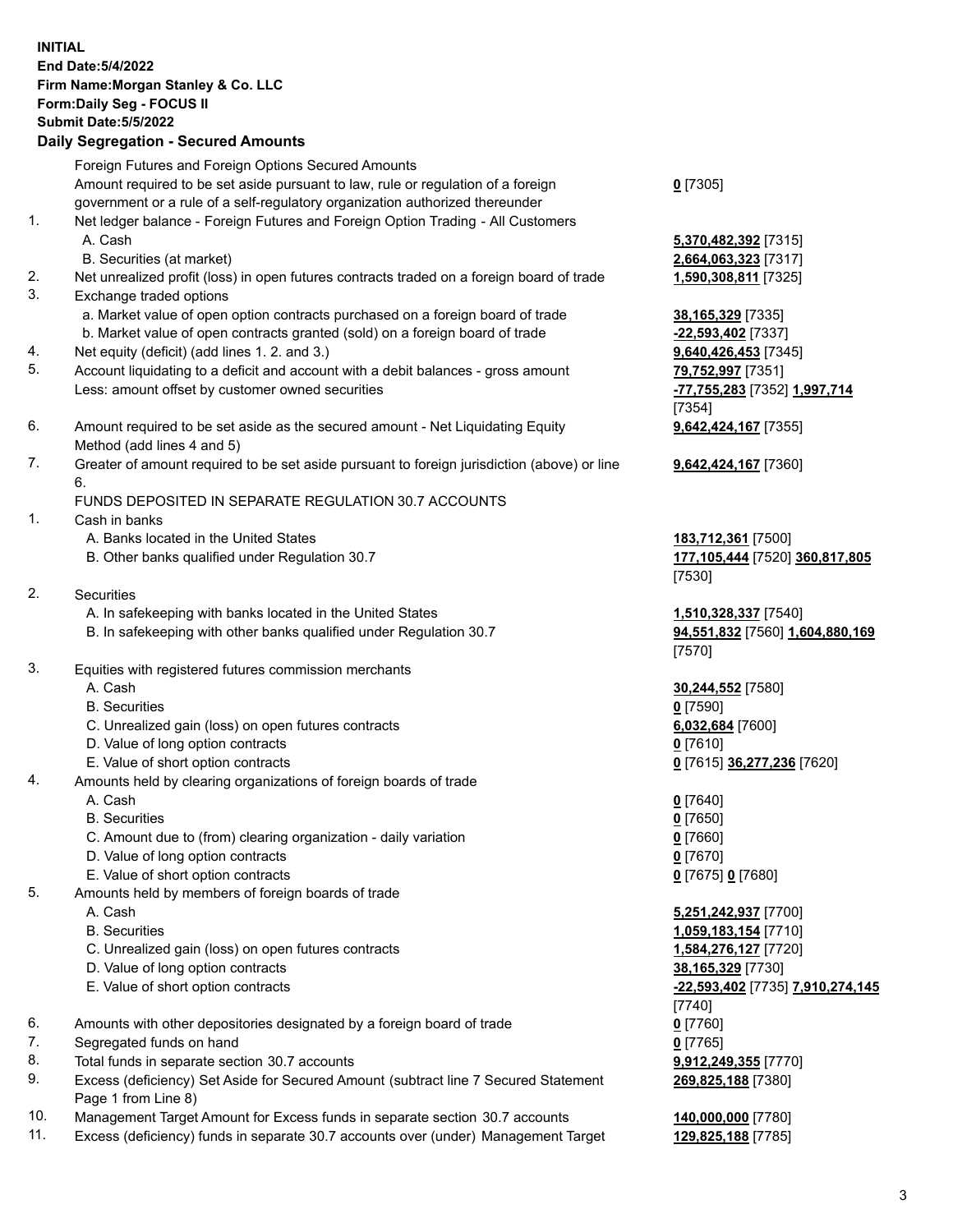|     | <b>INITIAL</b><br><b>End Date: 5/4/2022</b><br>Firm Name: Morgan Stanley & Co. LLC<br>Form: Daily Seg - FOCUS II<br><b>Submit Date: 5/5/2022</b><br>Daily Segregation - Segregation Statement |                                   |
|-----|-----------------------------------------------------------------------------------------------------------------------------------------------------------------------------------------------|-----------------------------------|
|     | SEGREGATION REQUIREMENTS(Section 4d(2) of the CEAct)                                                                                                                                          |                                   |
| 1.  | Net ledger balance                                                                                                                                                                            |                                   |
|     | A. Cash                                                                                                                                                                                       | 21,388,022,677 [7010]             |
|     | B. Securities (at market)                                                                                                                                                                     | 8,960,057,426 [7020]              |
| 2.  | Net unrealized profit (loss) in open futures contracts traded on a contract market                                                                                                            | -1,388,931,878 [7030]             |
| 3.  | Exchange traded options                                                                                                                                                                       |                                   |
|     | A. Add market value of open option contracts purchased on a contract market                                                                                                                   | 3,232,895,771 [7032]              |
|     | B. Deduct market value of open option contracts granted (sold) on a contract market                                                                                                           | -2,500,044,990 [7033]             |
| 4.  | Net equity (deficit) (add lines 1, 2 and 3)                                                                                                                                                   | 29,691,999,006 [7040]             |
| 5.  | Accounts liquidating to a deficit and accounts with                                                                                                                                           |                                   |
|     | debit balances - gross amount                                                                                                                                                                 | 867,038,658 [7045]                |
|     | Less: amount offset by customer securities                                                                                                                                                    | -861, 385, 863 [7047] 5, 652, 795 |
|     |                                                                                                                                                                                               | [7050]                            |
| 6.  | Amount required to be segregated (add lines 4 and 5)                                                                                                                                          | 29,697,651,801 [7060]             |
|     | FUNDS IN SEGREGATED ACCOUNTS                                                                                                                                                                  |                                   |
| 7.  | Deposited in segregated funds bank accounts                                                                                                                                                   |                                   |
|     | A. Cash                                                                                                                                                                                       | 3,351,553,465 [7070]              |
|     | B. Securities representing investments of customers' funds (at market)                                                                                                                        | $0$ [7080]                        |
|     | C. Securities held for particular customers or option customers in lieu of cash (at<br>market)                                                                                                | 4,106,760,459 [7090]              |
| 8.  | Margins on deposit with derivatives clearing organizations of contract markets                                                                                                                |                                   |
|     | A. Cash                                                                                                                                                                                       | 15,658,762,429 [7100]             |
|     | B. Securities representing investments of customers' funds (at market)                                                                                                                        | $0$ [7110]                        |
|     | C. Securities held for particular customers or option customers in lieu of cash (at                                                                                                           | 4,696,123,260 [7120]              |
|     | market)                                                                                                                                                                                       |                                   |
| 9.  | Net settlement from (to) derivatives clearing organizations of contract markets                                                                                                               | 1,353,576,438 [7130]              |
| 10. | Exchange traded options                                                                                                                                                                       |                                   |
|     | A. Value of open long option contracts                                                                                                                                                        | 3,232,895,771 [7132]              |
|     | B. Value of open short option contracts                                                                                                                                                       | -2,500,044,990 [7133]             |
| 11. | Net equities with other FCMs                                                                                                                                                                  |                                   |
|     | A. Net liquidating equity                                                                                                                                                                     | 23,470,544 [7140]                 |
|     | B. Securities representing investments of customers' funds (at market)                                                                                                                        | $0$ [7160]                        |
|     | C. Securities held for particular customers or option customers in lieu of cash (at                                                                                                           | $0$ [7170]                        |
|     | market)                                                                                                                                                                                       |                                   |
| 12. | Segregated funds on hand                                                                                                                                                                      | 157,173,707 [7150]                |
| 13. | Total amount in segregation (add lines 7 through 12)                                                                                                                                          | 30,080,271,083 [7180]             |
| 14. | Excess (deficiency) funds in segregation (subtract line 6 from line 13)                                                                                                                       | 382,619,282 [7190]                |
| 15. | Management Target Amount for Excess funds in segregation                                                                                                                                      | 235,000,000 [7194]                |

16. Excess (deficiency) funds in segregation over (under) Management Target Amount Excess

**147,619,282** [7198]